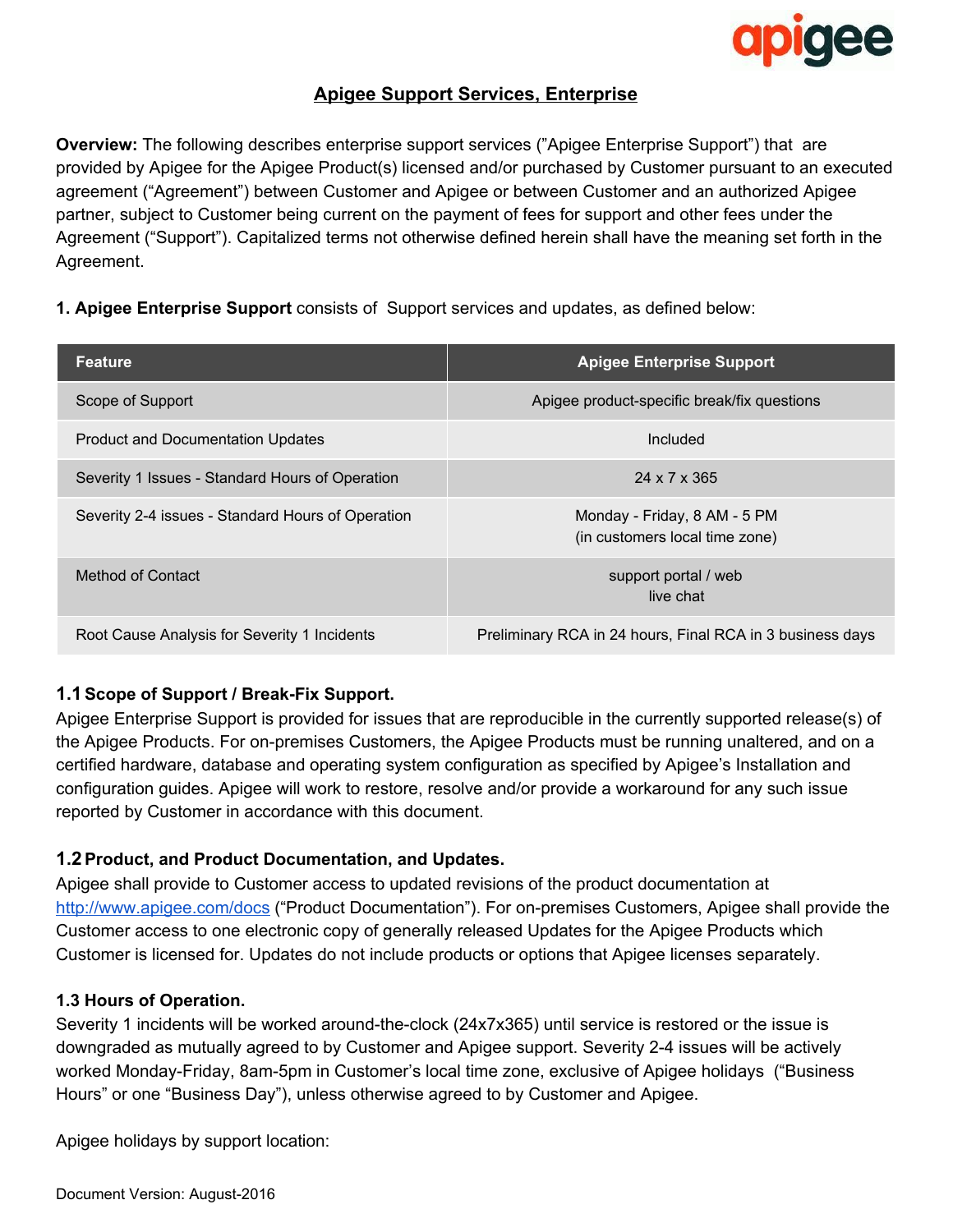

| <b>North America (8)</b>                                                                                                                                                   | Europe (8)                                                                                                                                                                                                            | India $(12)$                                                                                                                                                                                                                                                                            |
|----------------------------------------------------------------------------------------------------------------------------------------------------------------------------|-----------------------------------------------------------------------------------------------------------------------------------------------------------------------------------------------------------------------|-----------------------------------------------------------------------------------------------------------------------------------------------------------------------------------------------------------------------------------------------------------------------------------------|
| New Year's Day - 1 day<br>Memorial Day - 1 day<br>Independence Day - 1 day<br>Labor Day - 1 day<br>Thanksgiving - 2 days<br>Christmas Eve - 1 day<br>Christmas Day - 1 day | New Year's Day - 1 day<br>Good Friday - 1 day<br>Easter Monday - 1 day<br>Early May Bank Holiday - 1 day<br>Spring Bank Holiday - 1 day<br>Summer Bank Holiday - 1 day<br>Christmas Day - 1 day<br>Boxing Day - 1 day | New Year's Day - 1 day<br>Sankranti - 1 day<br>Ugadi - 1 day<br>Good Friday - 1 day<br>May Day - 1 day<br>Eld al-Fitr - 1 day<br>Independence Day - 1 day<br>Ganesh Chaturthi - 1 day<br>Mahatma Gandhi Birthday - 1 day<br>Dussehra - 1 day<br>Diwali - 1 day<br>Christmas Day - 1 day |

## **1.4 Method to Contact.**

Named Customer Contacts may initiate electronic Support requests via Apigee's support portal located a[t](http://apigee.com/about/support/portal) <http://apigee.com/about/support/portal> at any time (24x7x365). Also included in Vendor's support portal capability is the option for the Customer's Named Customer Contacts to initiate non-critical Support requests via Vendor's live chat feature during the hours of Sunday 6pm through Friday 6pm ( 24x5 in the pacific timezone and exclusive of any Vendor holidays) . When submitting a support request, your Named Customer Contact must have a baseline understanding of the problem you are encountering and an ability to reproduce the problem in order to assist Apigee in diagnosing and triaging the problem.

### **1.5 Root Cause Analysis.**

Apigee will provide a Root Cause Analysis ("RCA") for Severity 1 incidents that originate from a service disruption attributable to Apigee. In most cases, the details in the Support ticket will serve as the RCA, but in situations where the Support ticket does not provide enough details, customers can request a more detailed RCA report. Beyond documented resolution in the associated Support ticket, Apigee will not provide RCA reports for Severity 2-4 tickets.

Turnaround goal for Preliminary RCA is 24 hours from restoration of service. Preliminary RCA will include (i) problem description; (ii) actions taken to restore service; (iii) leading theory on root cause.

Turnaround time for Final RCA is three (3) Business Days from restoration of service. Final RCA will include (i) problem description and root cause; (ii) actions take to restore service; (iii) timeline of service disruption; (iv) actions to prevent recurrence.

### **2. Support Case Severity Levels, Response and Resolution Goals.**

In the delivery of Support, Apigee will apply the following severity levels with associated response goals. Upon submission of a Support ticket, Severity levels are determined during a mutual discussion between Customer and Apigee, based on the business impact of the issue. Apigee has Severity 1 service restoration goals for Cloud Services Customers only. Apigee has Severity 2-3 resolution goals for all cases, but does not commit to specific resolution times due to the various potential dependencies outside of Apigee's control. If Customer is unable to satisfy Customer responsibilities, Apigee's ability to achieve service level goals will be impacted.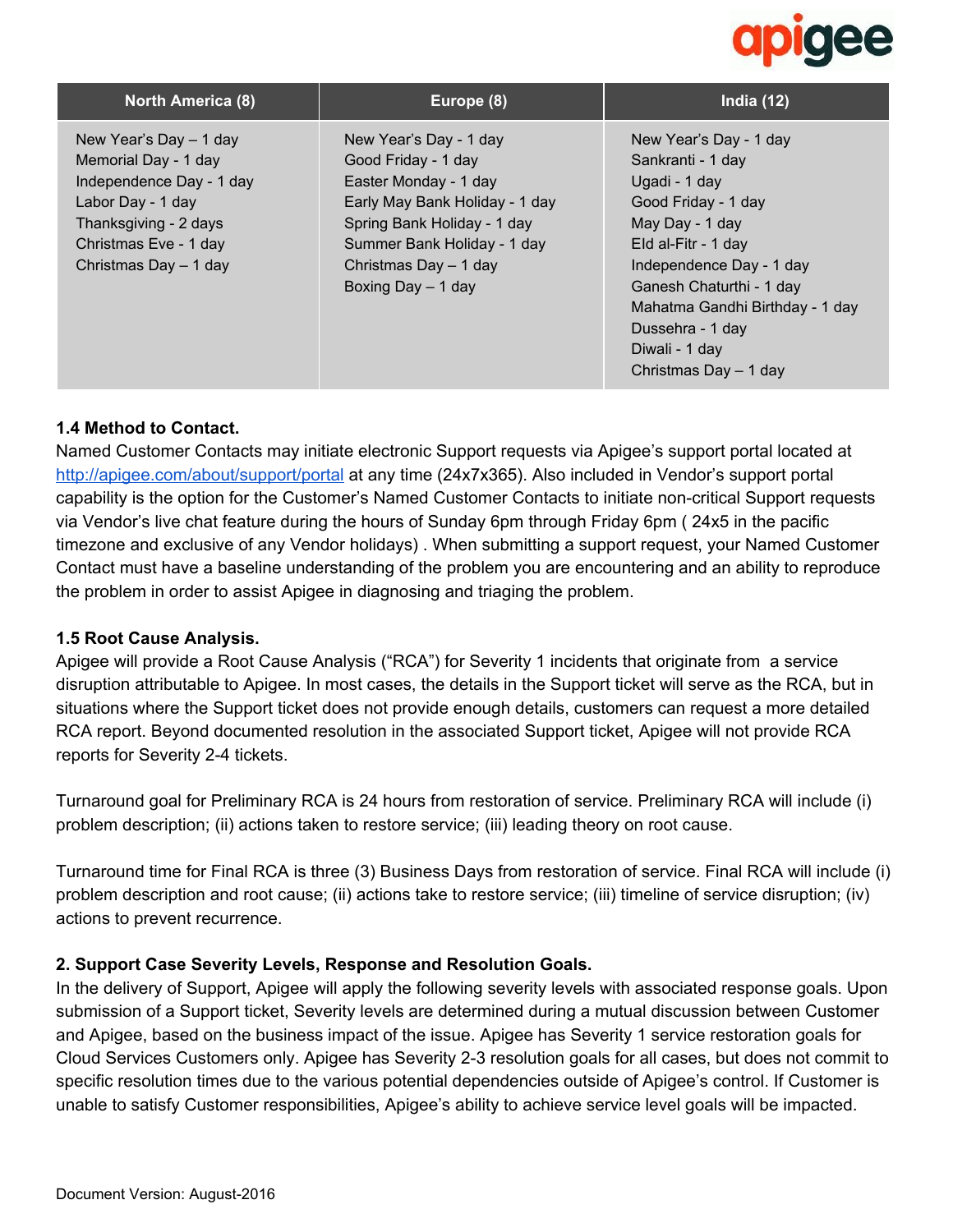

# **Support Case Severity Levels**

| <b>Severity</b>             | <b>Definition</b>                                                                                                                                                                                                              | <b>Initial Live</b><br><b>Response</b><br>Goal                                                                  | <b>Service</b><br><b>Restoration /</b><br><b>Resolution Goal</b>                                                                                               | <b>Customer Responsibilities</b>                                                                                                                                                                                                                                                                                                                                     |
|-----------------------------|--------------------------------------------------------------------------------------------------------------------------------------------------------------------------------------------------------------------------------|-----------------------------------------------------------------------------------------------------------------|----------------------------------------------------------------------------------------------------------------------------------------------------------------|----------------------------------------------------------------------------------------------------------------------------------------------------------------------------------------------------------------------------------------------------------------------------------------------------------------------------------------------------------------------|
| Severity 1 -<br>Critical    | Critical production issues<br>severely impacting API<br>traffic<br>• You have had a<br>substantial loss of<br>service.<br>• Your business<br>operations have been<br>severely disrupted<br>• No workaround is<br>available.    | 15 minutes,<br>with regular<br>updates<br>provided until<br>service is<br>restored or<br>issue is<br>downgraded | Work issue 24x7<br>until service<br>restored or<br>workaround<br>provided; For<br><b>Cloud Services</b><br>Customers, service<br>restoration goal of<br>1 Hour | • Commit appropriate resources<br>to be available (24x7) to<br>provide additional info and<br>support if needed.<br>• Immediately apply<br>recommendations required to<br>restore service.<br>· Identify escalation path and<br>contacts required for any<br>immediate communication or<br>decision-making.<br>• Enable Apigee to use remote<br>access if necessary. |
| Severity 2-<br>Major        | An issue that has<br>significant user impact but<br>API traffic is unaffected.<br>• Operations can<br>continue in a restricted<br>fashion<br>• A project milestone is at<br>risk.<br>• A temporary<br>workaround is available. | 4 Business<br>Hours                                                                                             | Work issue during<br>customer business<br>hours until resolved<br>or workaround<br>provided with<br>resolution goal of 3<br><b>Business Days</b>               | • Commit appropriate resources<br>to be available (24x5) to<br>provide additional info and<br>support if needed.<br>• Make reasonable efforts to<br>apply solutions upon receipt.                                                                                                                                                                                    |
| Severity 3 -<br>Minor       | An issue that affects<br>non-critical product<br>functionality but production<br>API traffic is unaffected.<br>• A workaround is<br>available.                                                                                 | 1 Business<br>Day                                                                                               | Work issue during<br>customer business<br>hours until resolved<br>or workaround<br>provided with<br>resolution goal of<br>10 Business Days                     | · Monitor and respond as<br>necessary                                                                                                                                                                                                                                                                                                                                |
| Severity 4 -<br>Enhancement | An enhancement request that<br>does not impact API traffic or<br>affect product functionality.                                                                                                                                 | 5 Business<br>Days                                                                                              | N/A                                                                                                                                                            | • Monitor and respond as<br>necessary                                                                                                                                                                                                                                                                                                                                |

### **3. Customer Cooperation.**

Apigee's obligation to provide Support is conditioned upon the following: (i) Customer making reasonable efforts to resolve the problem after communication with Apigee; (ii) Customer providing sufficient information to Apigee to diagnose and/or reproduce problem; (iii) Customer providing knowledgeable resources to correct the problem; (iv) For on-premises installations, Customer's prompt installation of all recommended Updates and other maintenance releases, bug fixes and/or workarounds supplied by Apigee; (v) For reported product defects, if the issue is resolved in a newer product Update, on-premises Customers are required to install the